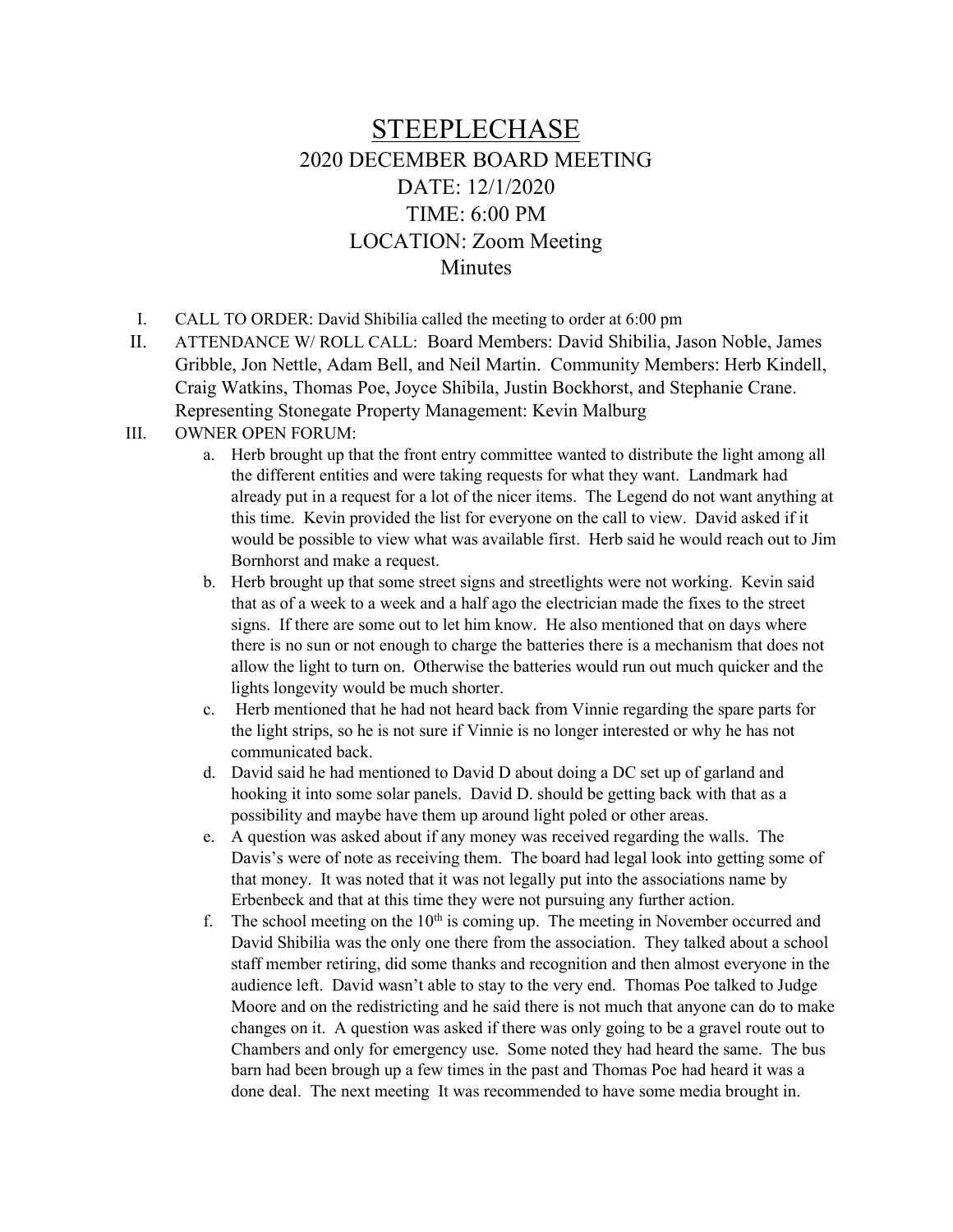Adam had reached out to them previously and if there is for sure something occurring it sounds like the media is interested, but if there is not anything of note or it is unsure it sounds like they are less likely to show up.

- IV. APPROVAL OF THE PREVIOUS BOARD MEETING MINUTES: David motioned to approve the meeting minutes and was seconded by Jason. The minutes were approved unanimously.
- V. MANAGEMENT REPORT
	- a. Last Month's Financials were e-mailed out to the board on November 10, 2020.
		- i. ii. Current Account Balances
			- 1. Operating Account 11/25/2020 \$14,254.39
			- 2. 4 CDs at Victory Bank Kevin reached out to his contact at Victory Bank and sent them the minutes noting the change in the board and who would be signers on the CDs (Joey Fay, Jason Noble, and David Shibilia. She should be reaching out to Jason (Jason noted she had) and will provide her with the information she needs to be a signer and send the documents to Kevin's office to get all the signatures needed.
				- a. Victory 6 Month \$12,535.44 2/27/2021
				- b. Victory 9 Month \$25,410.53 2/27/2021
				- c. Victory 8 Month \$25,204.28 11/27/2020
				- d. Victory 12 Month \$25,473.61 8/27/2021
			- ii. Delinquent Accounts
				- a. Total Resident Outstanding: \$6,240
	- b. Management Updates
		- i. Keys Access
			- 1. Kevin noted that they were down to 5 keys for the gym and has ordered more. He also has not been able to access the key system. He double checked the systems and internet, and everything seems to be working. The IP address is static, so it shouldn't be a change to that at all, so Kevin has Executive Security coming to check out what occurred.
		- ii. Light over gym
			- 1. There is a light over the main gym door that is damaged. Kevin said he would get the electrician to look into it.
		- iii. Closed violations
			- 1. Kevin went through the community and closed out about  $\frac{1}{2}$  the open violation in the community.
		- iv. Cleaning supplies
			- 1. The cleaning supplies for the gym were almost completely empty about two weeks ago so Kevin refilled all the spray bottles and added additional paper to the clubhouse.
		- v. Sound in Clubhouse
			- 1. There had been a rattling sound in the gym that was of concern. Kevin tracked down the sound to a floor vent that was rattling. Kevin adjusted it and the rattle was eliminated.
		- vi. Fox and Sheffield
			- 1. An owner had reached out regarding the corner of Foxhunt and Sheffield. Turning left from Sheffield onto Foxhunt and turning right onto Sheffield from Foxhunt has become a concern due to cars parking too close to the corner. The owner asked Kevin what could be done, so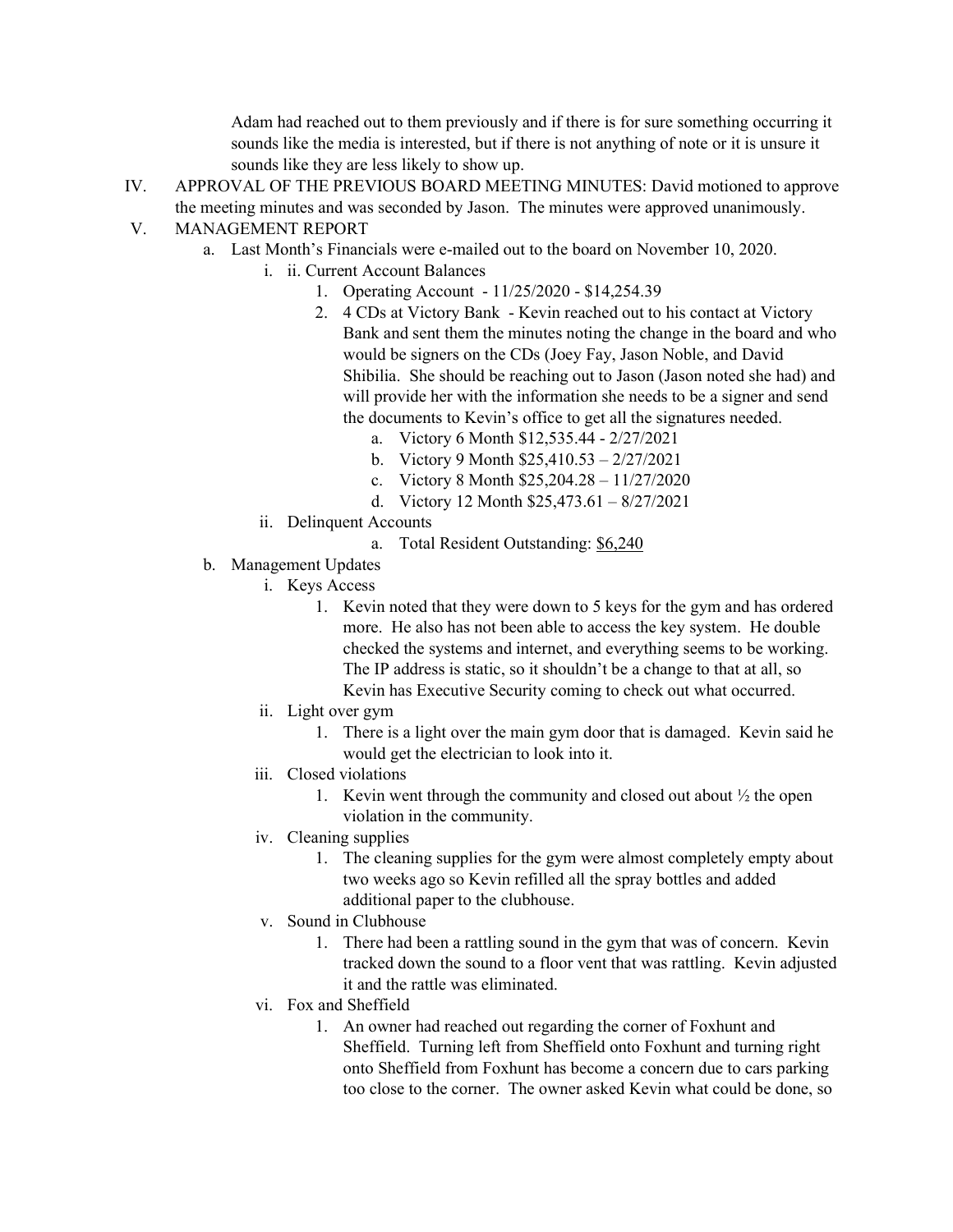Kevin contacted the Butler County roads to look into this area to see if they could mark some of these areas as no parking.

- vii. Trash at Clubhouse
	- 1. Kevin noted that with the trash at the clubhouse with closing of the pool and cleaning out the pool room the trash had filled up. The clubhouse coordinator is not getting paid so these are not getting addressed while the pool is closed. Adam said he would go down there and take the trash out on Wednesday for the Thursday pick up.
- viii. Charlie Brown Invoice
	- 1. Kevin is going to follow up with Charlie Brown to get his invoice
		- before the end of the year so no large amount carries over into 2021.
- VI. OLD BUSINESS:
	- a. Sediment Removal
		- i. Kevin noted that he had contacted the Lake Doctors over e-mail right before Thanksgiving to contact Jason to meet about the back entrance into the area where the sediment will be removed. Once they look at this area and make sure it is a workable area the contract will be signed, and the sediment work should start this winter.
	- b. 8' Benches
		- i. Kevin said he did not see the bench around the retention basin that was supposed to be the honorary bench and asked Jason if he had talked to Chris Groh. Jason said that Chris has it, but that the board needs to look at it. It's in 3 pieces and is mostly a slab. David is going to coordinate when they can get over there together to look at it.
	- c. Christmas lights at front entry
		- i. This was discussed in the open forum and David and James will be looking at the Christmas material to determine what the board should try and get from the front entry group to hold onto.
	- d. Steeplechase Elementary
		- i. This discussion occurred in the owner open forum. The next board meeting is December 10<sup>th</sup>, 2020 which is likely to have a vote on the elementary.
	- e. Plaque box near flags
		- i. The board had approved the plaque box over by the Gazebo. The location was not picked out. Kevin noted they could do it in the Gazebo, but it would likely not be seen as much, but would have the most protection. They could put it outside on the left most pillar as you enter the Gazebo. There is some cover there and it is UV resistant and weather resistant. David noted that it would be a good spot in that location. Kevin said he would move forward with getting that completed.
	- f. Clean up around retention basin (trees, bushes, etc)
		- i. Kevin is going to walk and get a quote for some of the bigger plants around the retention basin with Charlie Brown to try and clean up the tall grass areas.
	- g. Fountain and Aeration system at retention basin
		- i. The board asked for some different fountain options for the basin to see if that would be something that would be a benefit for the retention basin. They also wanted the basin evaluated for the aeration system as one aerator line is not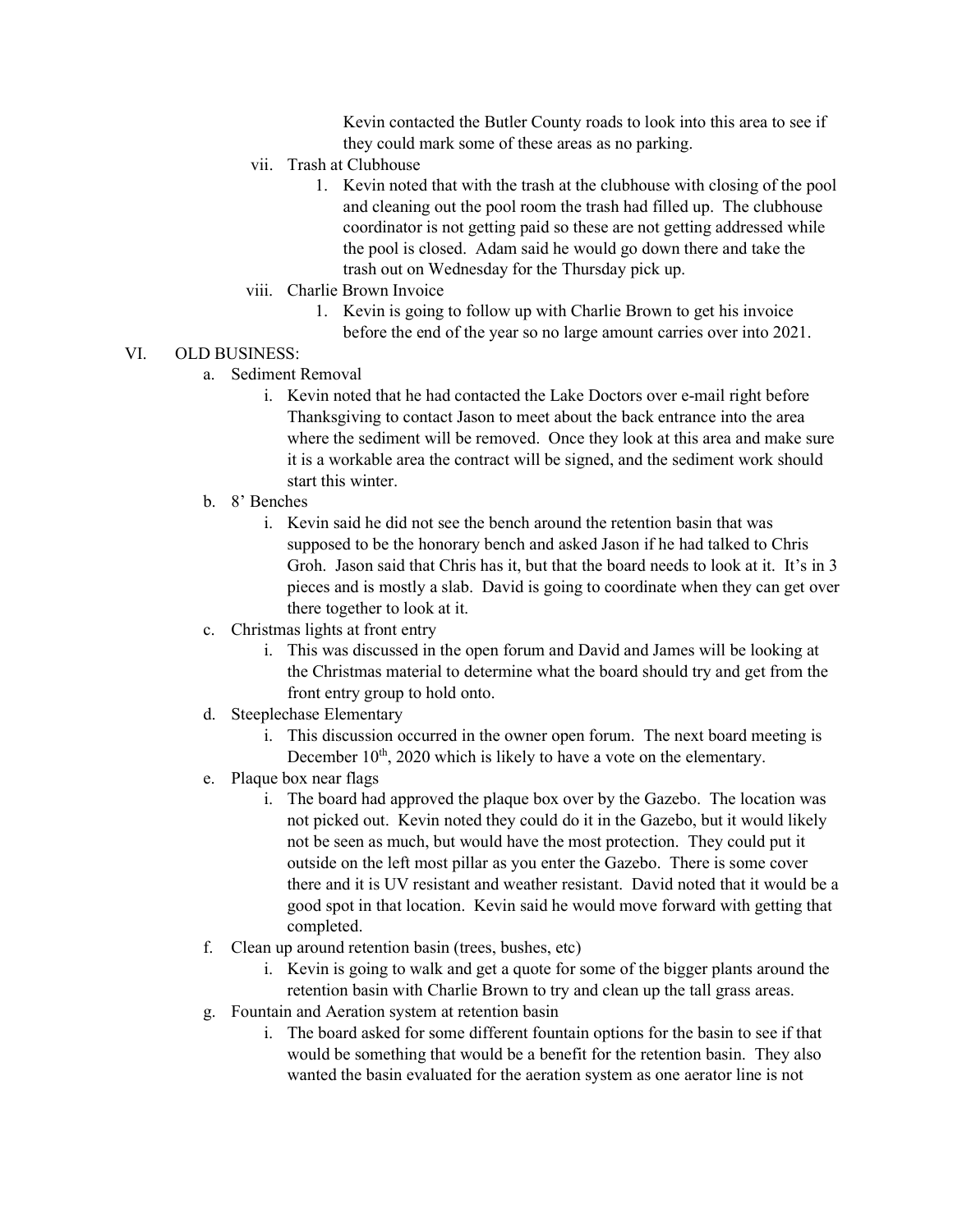working. They want to know if they have the optimal number of lines, if there should be more or less.

- h. Sound barrier
	- i. This is something that the board is going to continue to work and reach out to Rick Santoro and see if he can provide updates/ be an advocate for a sound barrier to the community
- i. Switching to new bank Pacific Premier Bank
	- i. Kevin noted that as early as the end of this week/next week budgets and coupons would get loaded to go out to communities for 2021. A question was asked about the benefits of the switch. Kevin said that for the company there is going to be less administrative work and more compatibility with their current systems. From a homeowner perspective/board perspective there will be another bank to look at for loan options, would lower costs for some payment options, and would provide some better rates than they are getting now. The biggest change for most owners will be is they send in their checks it will go to a different PO Box.

## VII. NEW BUSINESS:

- a. Violation Pandemic Letter
	- i. Kevin asked about the pandemic letter that had been added to the violation process. The set up now is a courtesy letter,  $1<sup>st</sup>$  violation letter, a pandemic letter with 30 days to fix issue, and the  $4<sup>th</sup>$  letter is a fee. Kevin wanted to know if the board wanted to continue with this process or remove the pandemic letter. The board agreed to keep pandemic letter for now.
- b. Gym adjustments under new state mandates?
	- i. The question was raised about access to the gym and kids being allowed in them. Right now, the gym is only allows 4 people in the gym at a time. If a parent brings a child that can't exercise, then the limit can be very quickly reached. The board discussed not allow kids under 15 – 16 in the gym. David recommended something going in the newsletter regarding the outcome.
- c. Electrical Around Pool
	- i. Kevin noted that with the electrical around the pool that the lines were marked with where they were located. No junction box was found. David D. said to figure out where the short is and possibly running different wiring it's possible the figure would be around 2k or more. Kevin wanted to know if this is something the board wanted to pursue with the lights around the pool. Herb asked if
- d. Sheds
	- i. During last owner forum the question was brought up regarding sheds be entertained as something that could be changed in the declaration. The board has looked at this in the last couple of years along with over 8 years ago. The board has been going off of attachments being allowed to the house as the declaration allows that to occur. There was a lot of conversation regarding allowing sheds and looking up what other associations may have in regard to shed regulations and Adam recommended reviewing what the city of Walton and other cities have for policies. Neil spoke up that not everyone would be in favor of them. Concerns about corner lots, lots to the back of the retention basins, not matching homes, and general care being concerns that relate to sheds